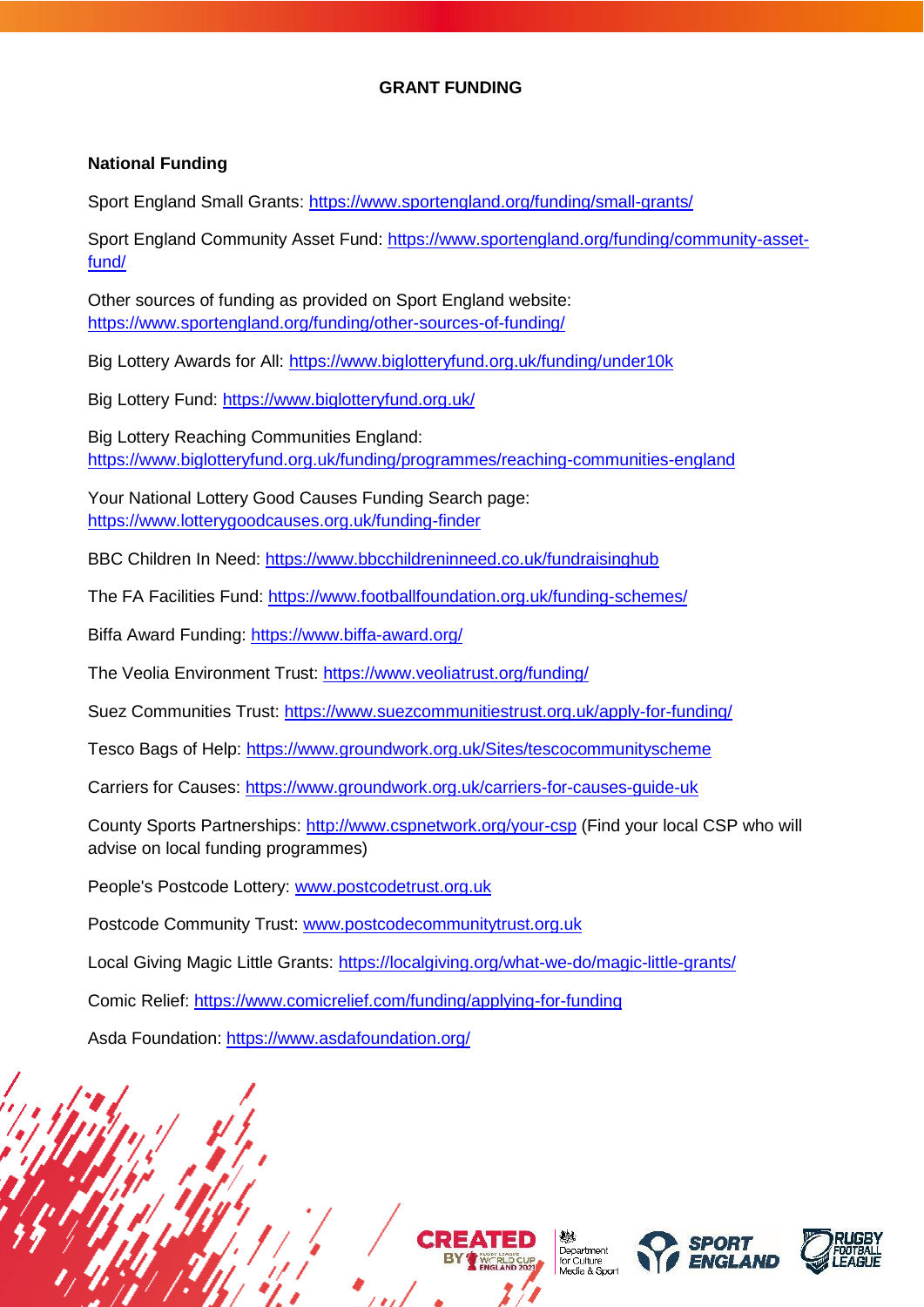NHS England Community Grants: [https://www.england.nhs.uk/participation/success/community](https://www.england.nhs.uk/participation/success/community-grants-2018/)[grants-2018/](https://www.england.nhs.uk/participation/success/community-grants-2018/)

Coalfields Regeneration Trust:<https://www.coalfields-regen.org.uk/funding>

Landfill Communities Fund:<https://www.entrust.org.uk/landfill-community-fund>

Rugby League Cares: [www.rugbyleaguecares.org](http://www.rugbyleaguecares.org/)

Peter Harrison Foundation:<http://www.peterharrisonfoundation.org/grant-programme/eligibility>

## **Yorkshire and Humberside**

Leeds Community Foundation: [https://www.leedscf.org.uk](https://www.leedscf.org.uk/)

Leeds Sports Federation:<https://leedssportfed.wordpress.com/grants/>

Yorkshire Sport:<https://www.yorkshiresport.org/get-funding/support-for-your-club>

Yorkshire Sport Foundation:<https://yorkshire.sportsuite.co.uk/funding>

Community Grants | KCOM:<https://www.kcomhome.com/community/community-grants/>

East Riding of Yorkshire:<http://www2.eastriding.gov.uk/council/grants-and-funding/>

Calderdale Council:<https://www.calderdale.gov.uk/v2/residents/community-and-living/grants>

Sport Funding Kirklees Council:<https://www.kirklees.gov.uk/sportsfunding/>

#### **Greater Manchester**

GreaterSport:<https://www.greatersport.co.uk/funding>

Wigan Borough Council: [www.wigansport.org/about-wigan-borough-sports-council](http://www.wigansport.org/about-wigan-borough-sports-council)

MAG Community Trust Fund: [https://www.manchesterairport.co.uk/community/working-in-our](https://www.manchesterairport.co.uk/community/working-in-our-community/community-trust-fund/)[community/community-trust-fund/](https://www.manchesterairport.co.uk/community/working-in-our-community/community-trust-fund/)

Forever Manchester:<https://forevermanchester.com/funding-and-support/>

#### **Merseyside**

Active Halton:<https://activehalton.co.uk/sports-development/>

Liverpool City Council: [https://liverpool.gov.uk/business/finance-funding-and-grants/community](https://liverpool.gov.uk/business/finance-funding-and-grants/community-funding-and-grants/)[funding-and-grants/](https://liverpool.gov.uk/business/finance-funding-and-grants/community-funding-and-grants/)

Community Foundation for Merseyside: [www.cfmerseyside.org.uk/Funds.aspx](http://www.cfmerseyside.org.uk/Funds.aspx)

Merseyside Sports:<https://www.merseysidesport.com/>